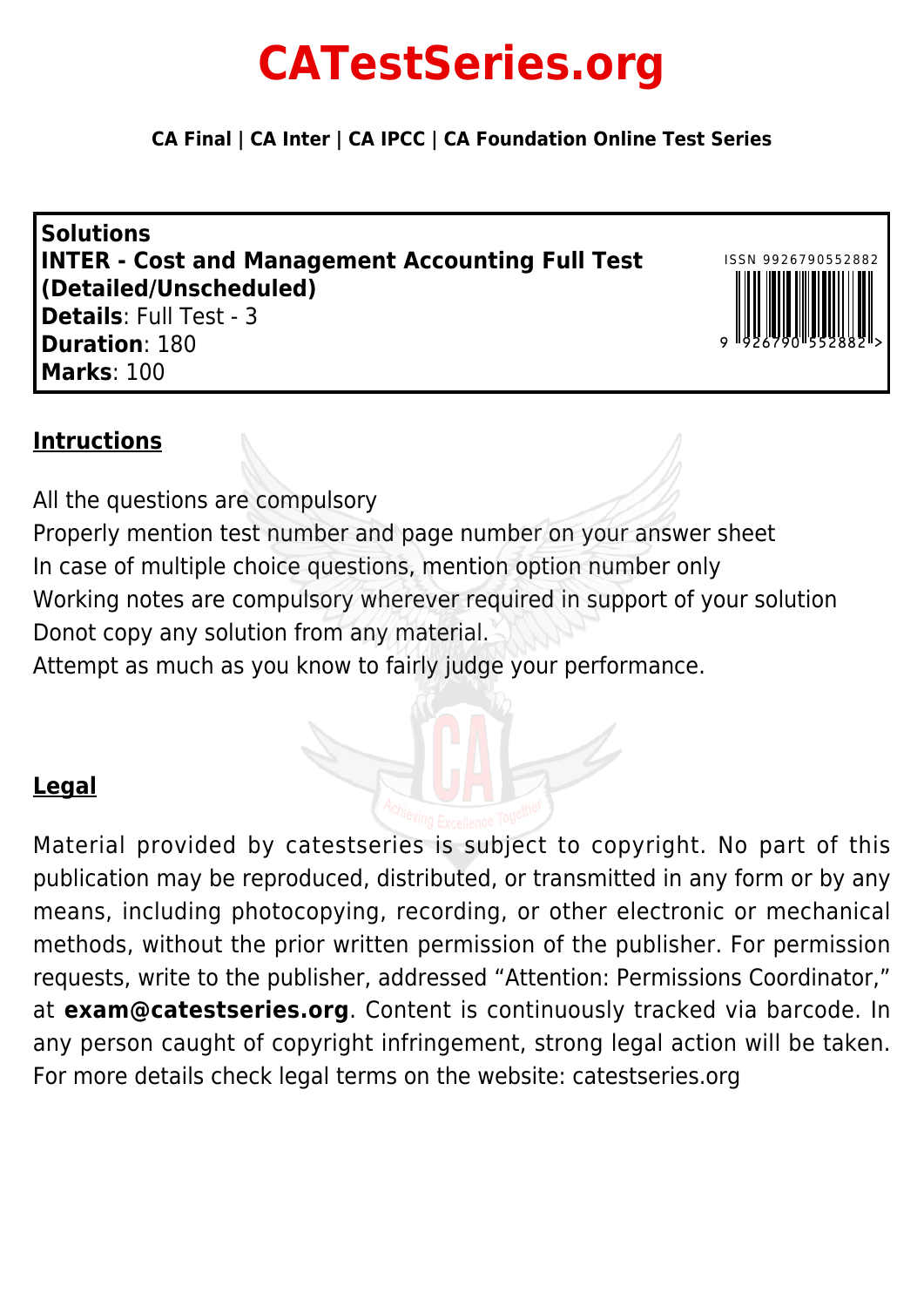#### **Suggested Answer**

#### **A- 1 (a) WN 1: Computation of normal rate of wages and material cost:**

• Let us assume normal rate of wages to be A and material cost to be B

#### **Rowan scheme (Worker A):**

- $\cdot$  Earnings = Basic wages + Bonus
- $\bullet$  Basic wages = (Hours worked x Rate per hour)
- Bonus = Actual Time/Standard Timex Time saved x Rate per hour

#### **Halsey Scheme (Worker B):**

- Earnings = Basic wages + Bonus
- Basic wages = (Hours worked x Rate per hour)
- $\cdot$  Bonus = 50% of time saved x Rate per hour

| Particulars         | Worker A         | <b>Worker B</b>                 |
|---------------------|------------------|---------------------------------|
| Direct Material     |                  | B                               |
| Direct Labour       |                  |                                 |
| Basic wages         | 30A              | 140A                            |
| Bonus               | 30/50x20 x A=12A | $ 50\% \times 10 \times A = 5A$ |
| <b>Factory OH</b>   | 150              | l200                            |
| <b>Factory cost</b> | 3,490            | 3,600                           |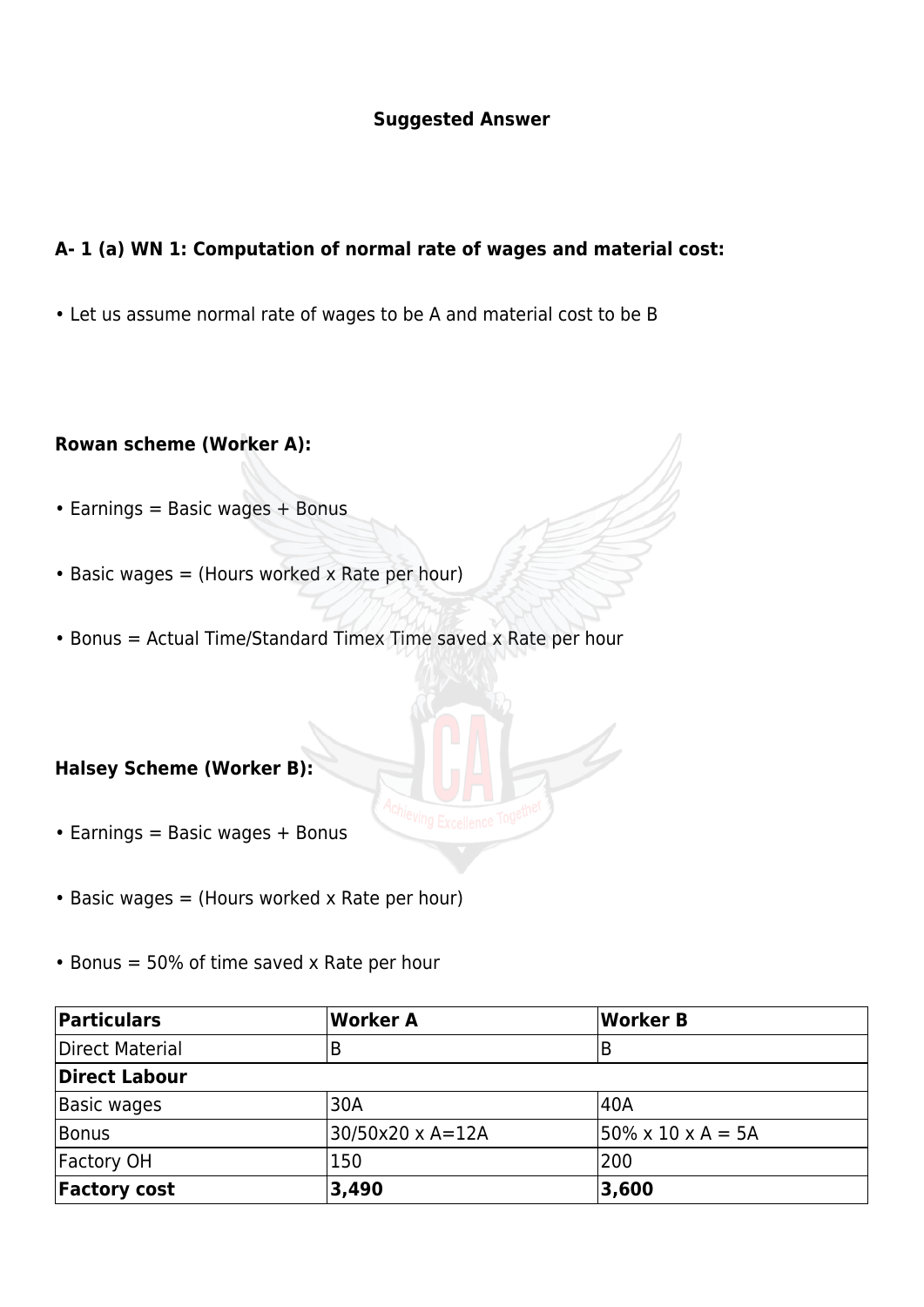| Worker A: $B + 42A = 3,340$ Equation 1<br>Worker B: B + 45A = 3,400Equation 2 |  |
|-------------------------------------------------------------------------------|--|
| <b>Equation 2 - Equation 1</b><br>$3A = 60; A = 20$                           |  |
| Substituting A in equation 1<br>$ B + 42(20) = 3,340; B = 2,500$              |  |
| Material cost = 2,500; Normal rate of wages = $Rs.20$                         |  |

### **WN 2: Statement comparing the factory cost of two workers:**

| Particulars         | Worker A | Worker B |
|---------------------|----------|----------|
| Direct Material     | 2,500    | 2,500    |
| Direct Labour       |          |          |
| Basic wages         | 600      | 800      |
| Bonus               | 240      | 100      |
| Factory OH          | 150      | 200      |
| <b>Factory cost</b> | 3,490    | 3,600    |

### **(b) Cost sheet of \_\_\_\_\_\_\_\_\_\_\_\_\_\_ for the month of September 2019:**

| <b>Particulars</b>                                          | <b>Amount</b> | <b>Amount</b>  |
|-------------------------------------------------------------|---------------|----------------|
| <b>Direct Material</b>                                      |               |                |
| Leather sheets                                              | 3,20,000      |                |
| Cotton cloths<br><sup>ving</sup> Excellence <sup>109'</sup> | 15,000        |                |
| Freight on purchase                                         | 8,500         | 3,43,500       |
| Direct Labour $(2,000 \times 80)$                           |               | 1,60,000       |
| Direct expenses $(2,000 \times 10)$                         |               | 20,000         |
| <b>Prime Cost</b>                                           |               | 5,23,500       |
| <b>Factory Overheads</b>                                    |               |                |
| Depreciation [(22,00,000 -2,20,000)/10]/12 months           | 16,500        |                |
| Rent (Note 1)                                               | 98,000        | 1,14,500       |
| Gross Works Cost/ Net Works cost/Factory cost               |               | 6,38,000       |
| Less: Credit for recoveries/scrap (150 x 35)                |               | (5,250)        |
| <b>Cost of Production</b>                                   |               | 6,32,750       |
| Add: Opening stock of Finished Goods                        |               | $\overline{0}$ |
| Less: Closing stock of Finished Goods (Note 2)              |               | (63, 275)      |
| <b>Cost of Goods Sold</b>                                   |               | 5,69,475       |
| <b>Administrative Overheads</b>                             |               |                |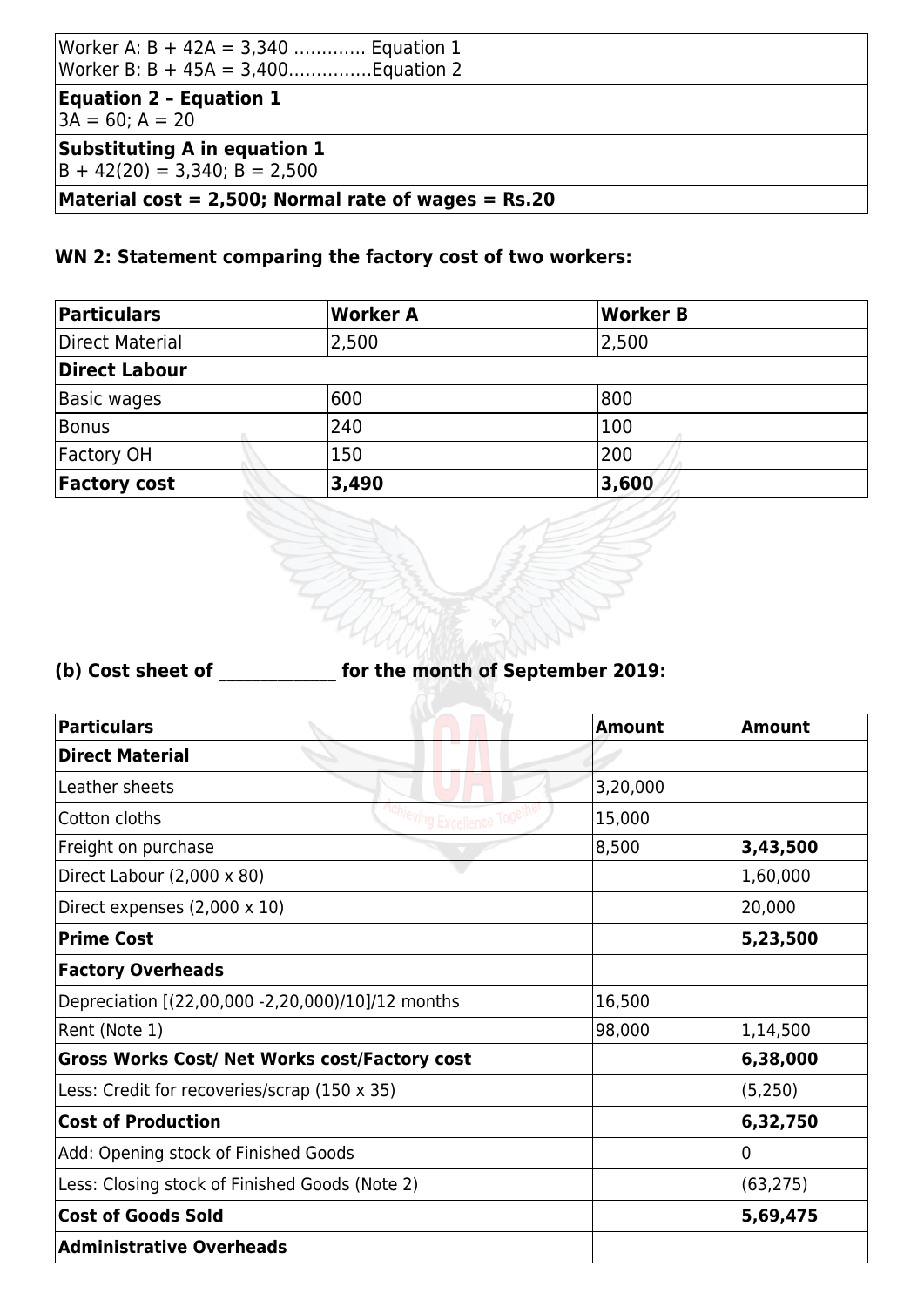| Staff Salary                              | 45,000 |          |
|-------------------------------------------|--------|----------|
| Rent (Note 1)                             | 12,000 | 57,000   |
| <b>Selling and distribution Overheads</b> |        |          |
| Staff salary                              | 72,000 |          |
| Rent (Note 1)                             | 10,000 |          |
| Freight on delivery of bags               | 18,000 | 1,00,000 |
| <b>Cost of Sales</b>                      |        | 7,26,475 |

1. The company pays monthly rent of Rs.1,20,000. Administrative office occupies 240 square feet, sales office occupies 200 square feet and balance area of 1,960 square feet (2,400 – 240 -200) is occupied by factory

a. Rent for factory =  $(1,20,000 \times 1,960/2,400) = 98,000$ 

- b. Rent for administrative office =  $(1,20,000 \times 240/2,400) = 12,000$
- c. Rent for sales office building =  $(1,20,000 \times 200/2,400) = 10,000$

2. Two metres of leather sheets is needed for producing one unit of bag. The company has used 2,000 metres of leather sheets and hence the company has produced 1,000 units. Cost of production for 1,000 units is Rs.6,32,750

a. Cost per unit =  $6,32,750/1,000 =$  Rs.632.75

#### **b. Value of closing stock = 632.75 x 100 = Rs.63,275**

### **(c)**

| Particulars     | <b>Calculation</b> | <b>Amount</b> |
|-----------------|--------------------|---------------|
| Direct Material | 500 x 600/ 50      | 6,000         |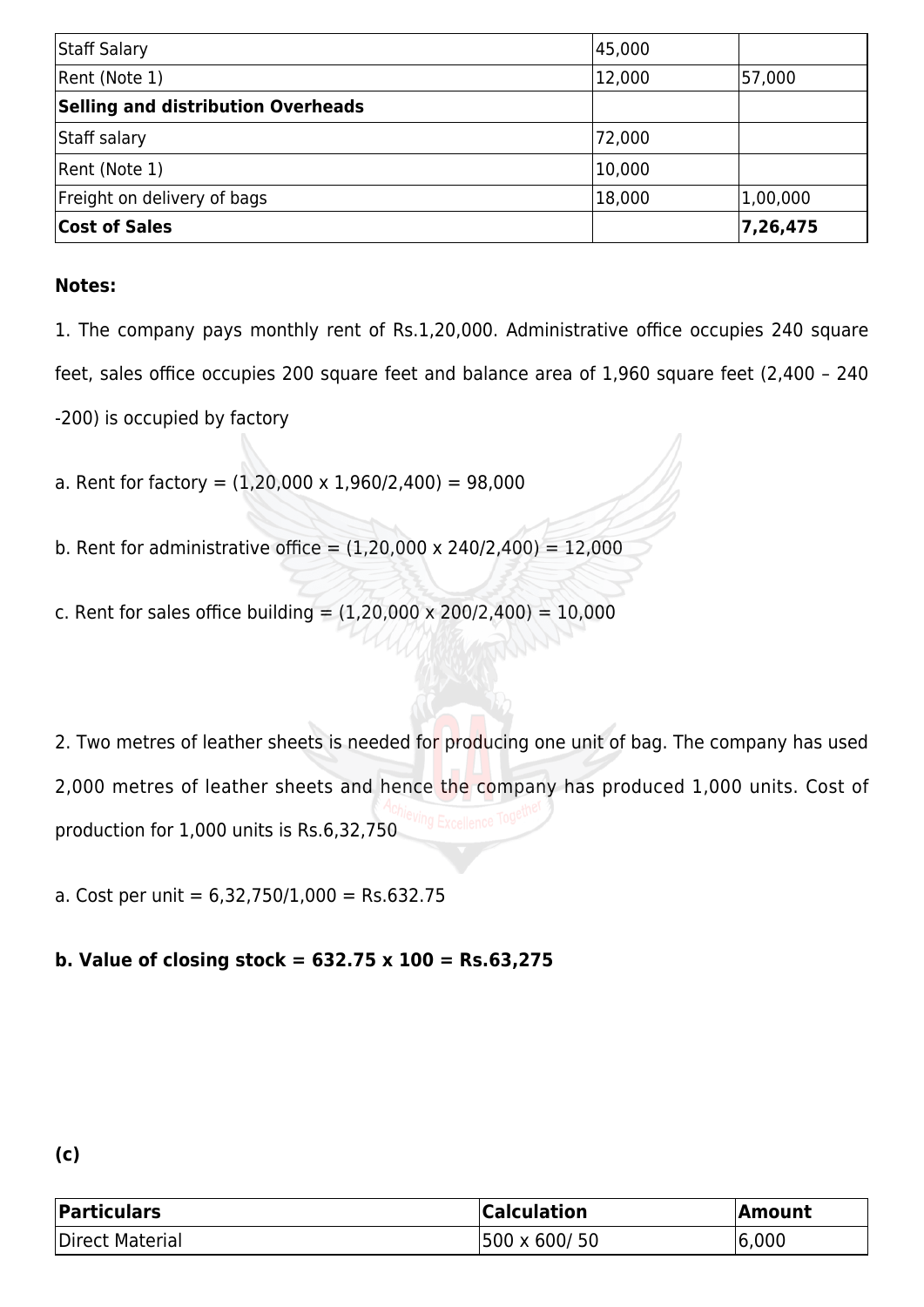| Direct wages                              | 50 x 600/50    | 600     |
|-------------------------------------------|----------------|---------|
| Oven set-up cost                          | 150 x 600/50   | 1,800   |
| <b>Production overheads</b>               | 20% x 600      | 120     |
| Cost of Production                        |                | 8,520   |
| Selling, distribution and admin overheads | 10% x 8,520    | 852     |
| Cost of sales                             |                | 9,372   |
| Profit (25% on sales = $33.33%$ on cost)  | 9,372 x 33.33% | 3,124   |
| <b>Sales</b>                              |                | 12,496  |
| No of units                               |                | 600     |
| Selling price per muffin                  |                | 20.8267 |

### **(d) WN 1: Distribution of joint cost under NRV Method:**

| Particulars                         | ΙX                               |                                               |            | <b>Total</b> |
|-------------------------------------|----------------------------------|-----------------------------------------------|------------|--------------|
| Sale value after further processing | 5,49,000<br>$(366 \times 1,500)$ | 6,60,375<br>$(587 \times 1, 125)$ (761 x 750) | 5,70,750   | 17,80,125    |
| Less: Further processing cost       |                                  |                                               | (3,10,000) | (3,10,000)   |
| NRV (Ratio of distribution)         | 5,49,000                         | 6,60,375                                      | 2,60,750   | 14,70,125    |
| Share of joint cost                 | 2,33,398                         | 2,80,748                                      | 1,10,854   | 6,25,000     |

### **WN 2: Valuation of closing stock and Cost of Good Sold under NRV Method:**

| <b>Particulars</b>                                                     | Χ          |          |            |
|------------------------------------------------------------------------|------------|----------|------------|
| Share of joint cost                                                    | 2,33,398   | 2,80,748 | 1, 10, 854 |
| Further processing cost                                                |            |          | 3,10,000   |
| <b>Total cost</b>                                                      | 2,33,398   | 2,80,748 | 4,20,854   |
| No of units produced                                                   | 366        | 587      | 1761       |
| Cost per unit                                                          | 637.6995   | 478.2760 | 553.0276   |
| Value of closing stock (Closing stock x cost per unit)                 | 1, 14, 786 | 28,697   | 13,826     |
| Value of cost of sales (units sold x cost per unit) $ 1,18,612\rangle$ |            | 2,52,051 | 4,07,028   |

### **WN 3: Computation of Gross margin under NRV Method:**

| <b>Particulars</b>              |                                                 |          |          | 'Total    |
|---------------------------------|-------------------------------------------------|----------|----------|-----------|
| Sales                           | 2,79,000                                        | 5,92,875 | 5,52,000 | 14,23,875 |
| Less: Cost of goods sold (WN 2) | $ (1,18,612) (2,52,051) (4,07,028) (7,77,691) $ |          |          |           |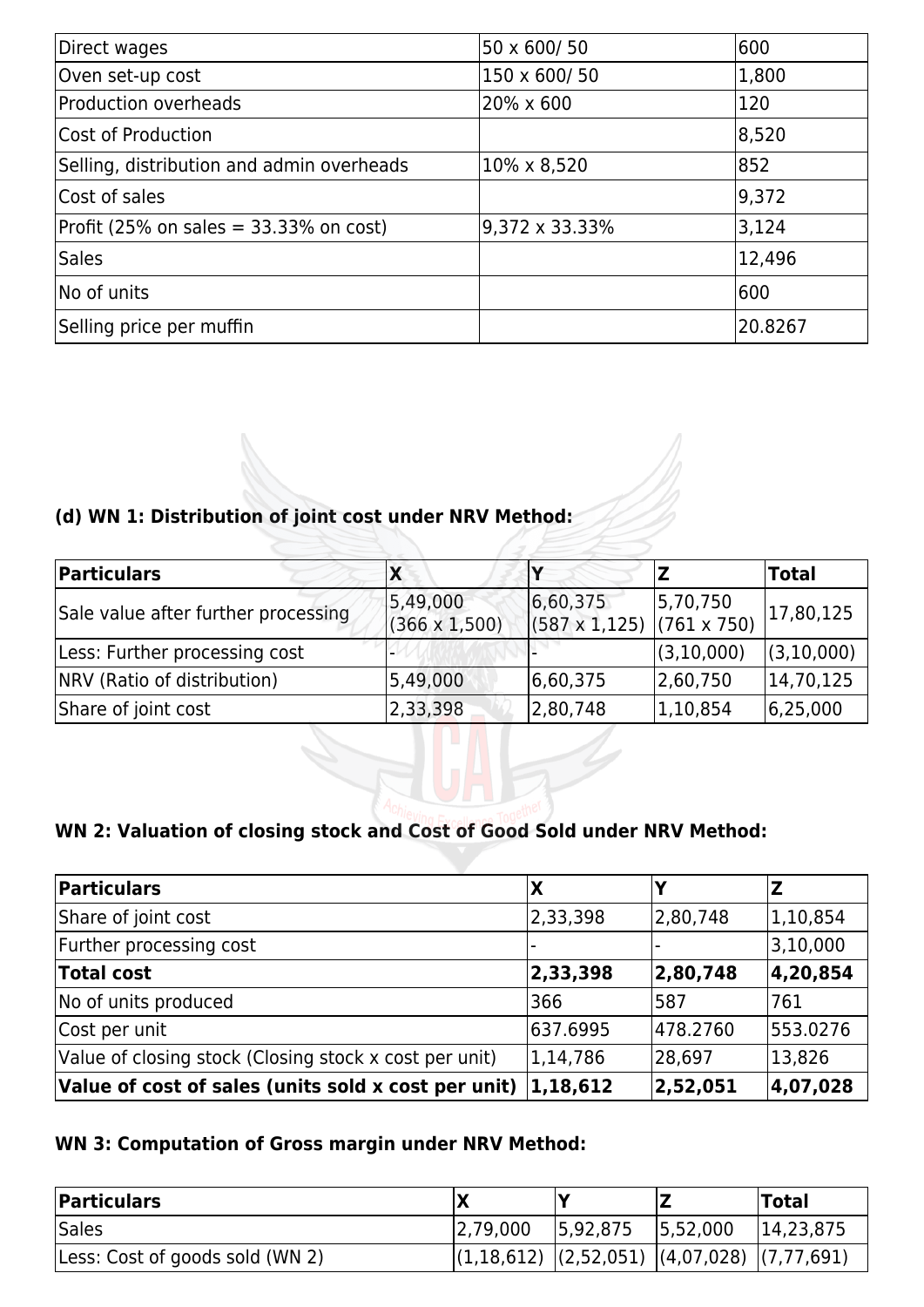| Gross Margin   | 1,60,388 | $ 3,40,814$ $ 1,44,972$ $ 6,46,174$ |        |        |
|----------------|----------|-------------------------------------|--------|--------|
| Gross Margin % | 57.49%   | 57.48%                              | 26.26% | 45.38% |

#### **WN 4: Computation of company gross margin under constant gross margin**

#### **percentage method:**

| Particulars                      | <b>Calculation</b>               | Amount       |
|----------------------------------|----------------------------------|--------------|
| Sale value of all units produced | WN 1                             | 17,80,125    |
| Less: Joint cost                 |                                  | (6, 25, 000) |
| Less: Further processing cost    |                                  | (3, 10, 000) |
| Overall margin                   |                                  | 8,45,125     |
| <b>Overall margin %</b>          | 1?, ??, ???/??, ??, ???<br>? ??? | 47.4756%     |

#### **WN 5: Distribution of Joint cost under constant gross margin percentage method:**

| Particulars                            | IX         |                       |              | <b>Total</b> |
|----------------------------------------|------------|-----------------------|--------------|--------------|
| Sales value of all units               | 5,49,000   | 6,60,375              | 5,70,750     | 17,80,125    |
| [Less: Gross margin (Sales x 47.4756%) | (2,60,641) | (3,13,517) (2,70,967) |              | (8, 45, 125) |
| Cost of units produced                 | 2,88,359   | 3,46,858              | 2,99,783     | 9,35,000     |
| Less: Further processing cost          |            |                       | (3, 10, 000) | (3,10,000)   |
| Share of Joint cost                    | 2,88,359   | 3,46,858              | (10, 217)    | 6,25,000     |

**Note:** Share of joint cost is negative for product Z and that is possible under constant gross margin percentage method to make the gross margin same for all products

#### **WN 6: Valuation of closing stock and Cost of Goods Sold under constant gross**

#### **margin:**

| Particulars             |          |          |           |
|-------------------------|----------|----------|-----------|
| Share of joint cost     | 2,88,359 | 3,46,858 | (10, 217) |
| Further processing cost |          |          | 3,10,000  |
| <b>Total cost</b>       | 2,88,359 | 3,46,858 | 2,99,783  |
| No of units produced    | 366      | 1587     | 761       |
| Cost per unit           | 787.8661 | 590.9000 | 393.9330  |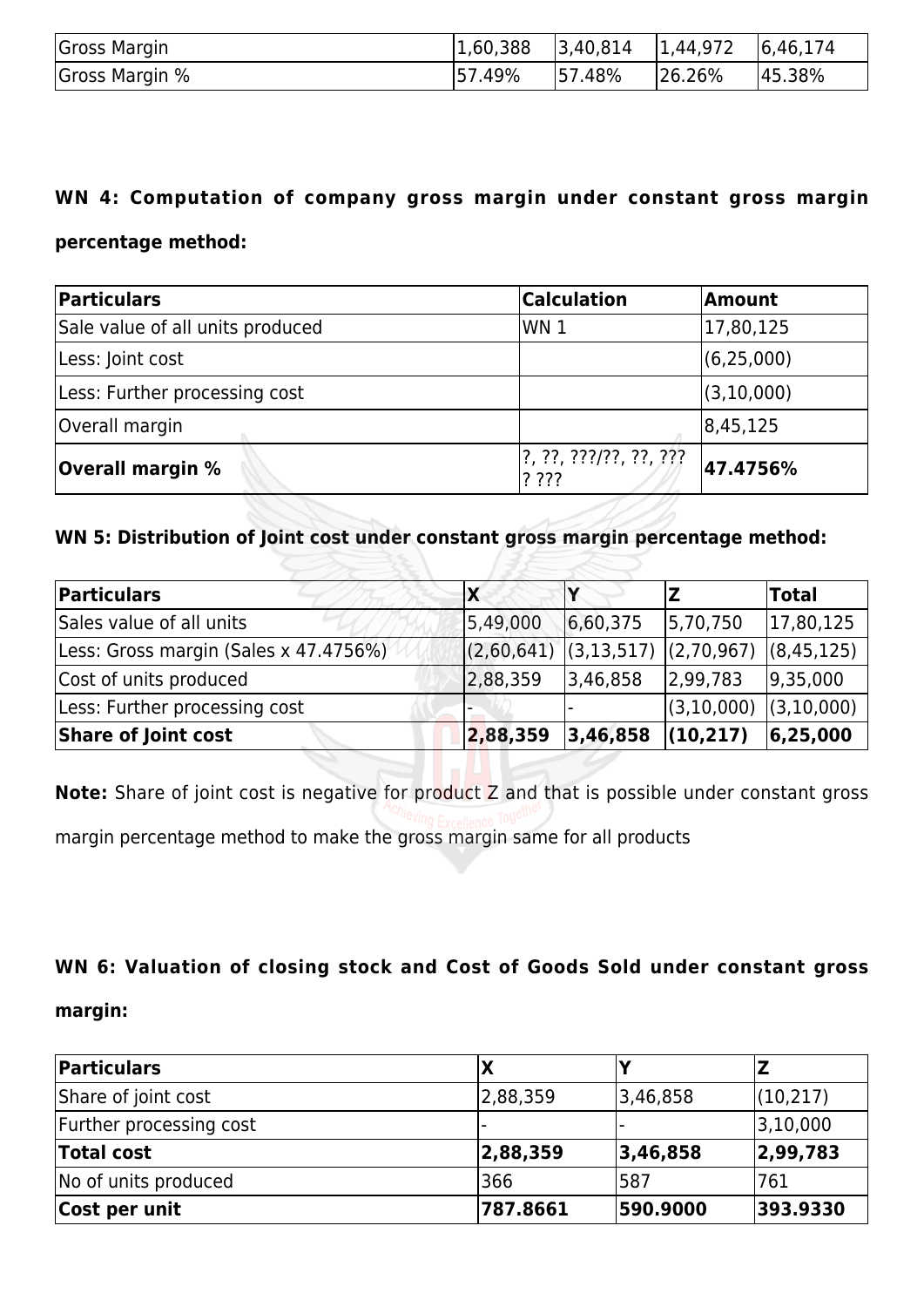| Value of closing stock (Closing stock x cost $ _{1,41,816}$<br>$ per unit\rangle$ |          | 35,454   | 9,848    |
|-----------------------------------------------------------------------------------|----------|----------|----------|
| Value of cost of sales (units sold x cost per<br>$ unit\rangle$                   | 1,46,543 | 3,11,404 | 2,89,935 |

### **WN 7: Computation of Gross margin under NRV Method:**

| <b>Particulars</b>              |                       |          |            | <b>Total</b> |
|---------------------------------|-----------------------|----------|------------|--------------|
| Sales                           | 2,79,000              | 5,92,875 | 5,52,000   | 14,23,875    |
| Less: Cost of goods sold (WN 2) | (1,46,543) (3,11,404) |          | (2,89,935) | (7, 47, 882) |
| Gross Margin                    | 1,32,457              | 2,81,461 | 2,62,065   | 6,75,983     |
| <b>Gross Margin %</b>           | 47.48%                | 47.48%   | 47.48%     | 47.48%       |

### **A-2 (a) WN 1: Computation of EOQ:**

#### **Base data:**

| Particulars                         | <b>Material A</b>                               | <b>Material B</b>                            |
|-------------------------------------|-------------------------------------------------|----------------------------------------------|
| Annual demand of FG                 | $30,000 \times 12 = 3,60,000$ kg                |                                              |
| Annual demand of RM                 | $3,60,000 \times (5/3) = 6,00,000$ kg           |                                              |
| Annual demand of RM                 | $(6,00,000 \times (3/5) = 3,60,000 \text{ kg})$ | $(6,00,000 \times (2/5)) = 2,40,000$ kg      |
| Ordering cost per order             | Rs.120 per order                                | Rs.120 per order                             |
| Carrying cost per unit per<br>annum | $15\% \times 15 =$ Rs.2.25 per unit             | $ 5\% \times 22.44# = Rs.1.122$ per<br>lunit |

# Material B has CST of 2 percent and there is no input credit available and hence effective

purchase price is Rs.22.44 [22 + 2%]

### **EOQ Calculation**

|            |    | <b>Material A</b>                                                                         | Material B                                                                                    |
|------------|----|-------------------------------------------------------------------------------------------|-----------------------------------------------------------------------------------------------|
| <b>EOQ</b> | l= | $\sqrt{2}$ x Annual demand x Ordering cost per order/<br>Carrying cost per unit per annum | $\sqrt{2}$ x Annual demand x Ordering cost<br>per order/ Carrying cost per unit per<br>lannum |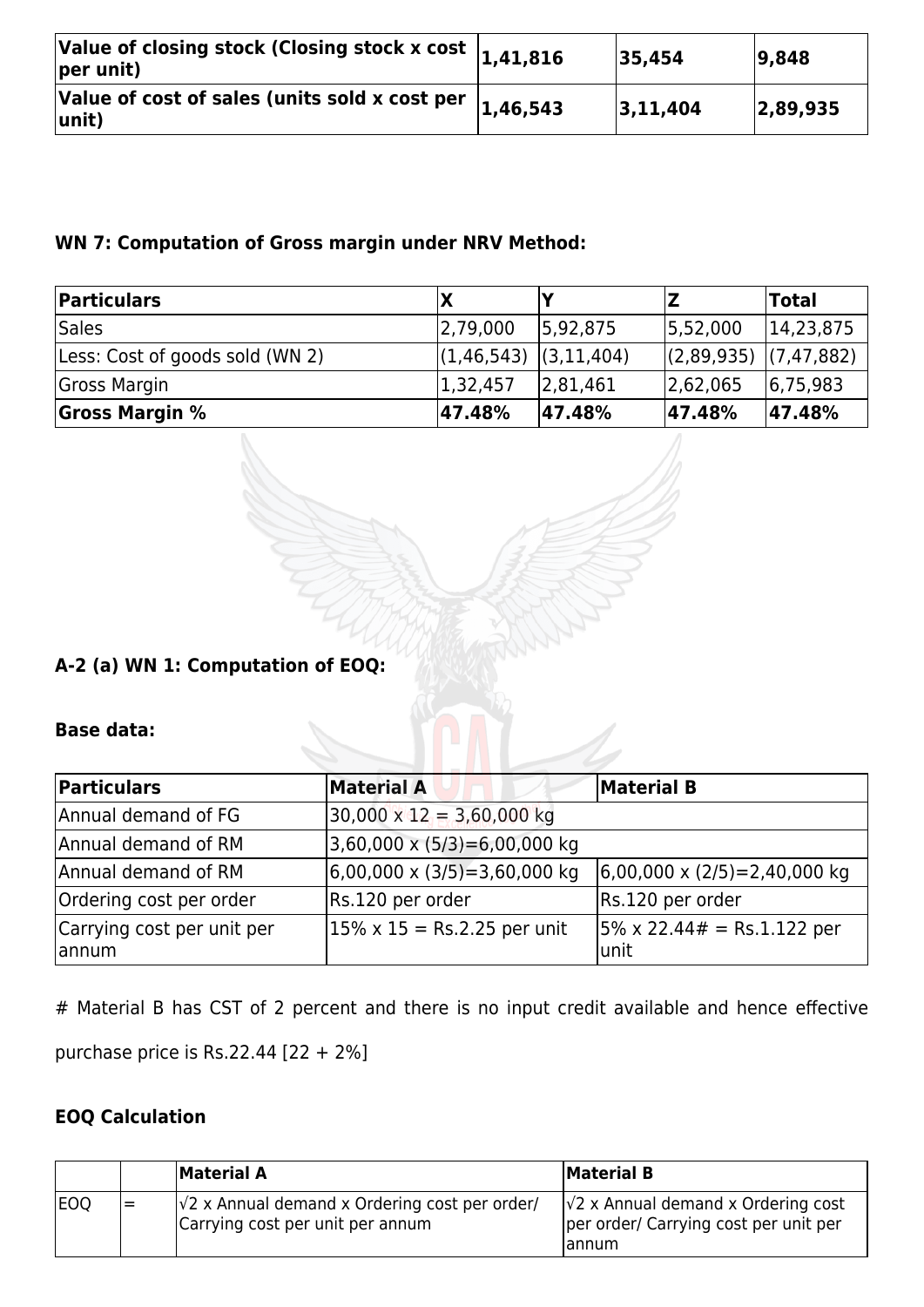| EOQ | $=$ | $\sqrt{2} \times 3,60,000 \times 120/2.25$ | $\sqrt{2}$ x 2,40,000 x 120/ 1.122 |
|-----|-----|--------------------------------------------|------------------------------------|
| EOQ | $=$ | $ 6,197$ KG                                | 7,165 KG                           |

#### **WN 2: Computation of maximum level of stock A:**

| $Maximum$ level = ROL + ROQ - (Minimum consumption x Minimum Lead Time) |  |  |
|-------------------------------------------------------------------------|--|--|
| Consumption per day = $3,60,000/(25 \times 12) = 1,200$ KG              |  |  |
| $ROL = Maximum consumption \times Maximum Lead Time$                    |  |  |
| $ROL = 1,200 \times 2$ days = 2,400 KG                                  |  |  |
| Maximum Level = 2,400 + 8,000 - $(1,200 \times 1)$ = 9,200 KG           |  |  |

• Material A is perishable in nature and has a life of 5 days. Hence, we should ensure that

maximum level does not exceed 5 days

- Maximum level = 5 days of consumption = 5 days x  $1,200 = 6,000$  KG
- **Hence, in this case maximum level is restricted to 6,000 KG**

| <b>WN 3: Computation of saving/extra cost in EOQ:</b><br><b>Particulars</b> | <b>EOQ</b>                 | <b>Discount</b>                |
|-----------------------------------------------------------------------------|----------------------------|--------------------------------|
| 1. Annual Demand (Note 1)                                                   | 3,78,120                   | 4,80,000                       |
| 2. Quantity per order                                                       | 6,197                      | 8,000                          |
| 3. Number of orders (1/3)<br><b>Tha Excellence</b>                          | 60                         | 60                             |
| 4. Ordering cost per order                                                  | 120                        | 120                            |
| 5. Total ordering cost $(3 \times 4)$                                       | 7,200                      | 7,200                          |
| 6. Average inventory (QPD/2)                                                | 3,098.50                   | 4,000                          |
| 7. Carrying cost per unit per annum                                         | 2.25<br>$(15\% \times 15)$ | 2.025<br>$(15\% \times 13.50)$ |
| 8. Total carrying cost $(6 \times 7)$                                       | 6,972                      | 8,100                          |
| 9. Annual Demand                                                            | 3,78,120                   | 4,80,000                       |
| 10. Purchase Price                                                          | 15                         | 13.50                          |
| 11. Material Cost $(9 \times 10)$                                           | 55,77,300                  | 64,80,000                      |
| 12. Total Inventory Cost $(5 + 8 + 11)$                                     | 55,91,472                  | 64,95,300                      |
| 13. Cost savings in EOQ                                                     | 9,03,828                   |                                |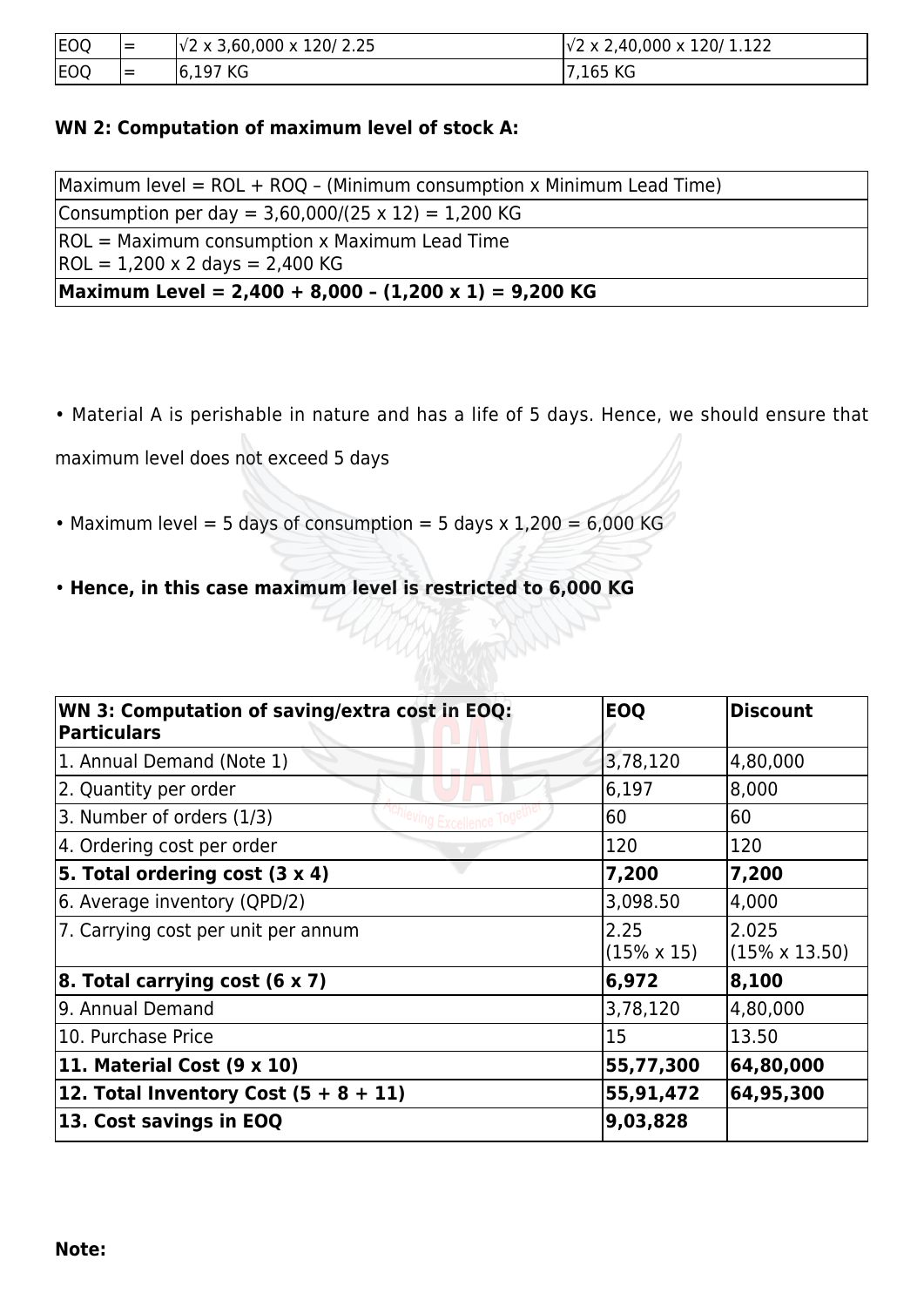1. Company places an order of 6,197 under EOQ. However, any units purchased in excess of 6,000 will become obsolete as the life is only for five days. Hence, we will only get good 6,000 units in every order and we should place 60 orders both in EOQ and discount. Units to be ordered in EOQ = 3,78,120 (60 x 6,197). Units to be ordered in discount model = 4,80,000 (60 x 8,000)

#### **(b) WN 1: Calculation of cost of running one machine for four-week period:**

| Particulars             | <b>Calculation</b>                    | Amount |
|-------------------------|---------------------------------------|--------|
| Operator wages          | $20 \times 48$ hours x 4 weeks $x3/3$ | 3,840  |
| Operator bonus          | 10% x 20 x 44 hours x 4 weeks x3/3    | 352    |
| Depreciation            | 52,000 x 10% x4/52                    | 400    |
| Repairs and maintenance | $60 \times 4$                         | 240    |
| <b>Consumables</b>      | $75 \times 4$                         | 300    |
| Power                   | 20 units x 0.80 x 44 x 4              | 2,816  |
| Apportioned costs       | $(5,400+9,720+12,960)$ x1/3 x4/52     | 720    |
| <b>Total Costs</b>      |                                       | 8,668  |

#### **Note:**

• It is assumed that setting up time is unproductive. Power expense will not be incurred during

setting up

#### **WN 2: Computation of Machine Hours:**

| Particulars         | <b>Amount</b> |
|---------------------|---------------|
| <b>Running Time</b> | 176           |
| Setting up time     |               |
| <b>Total</b>        | 176           |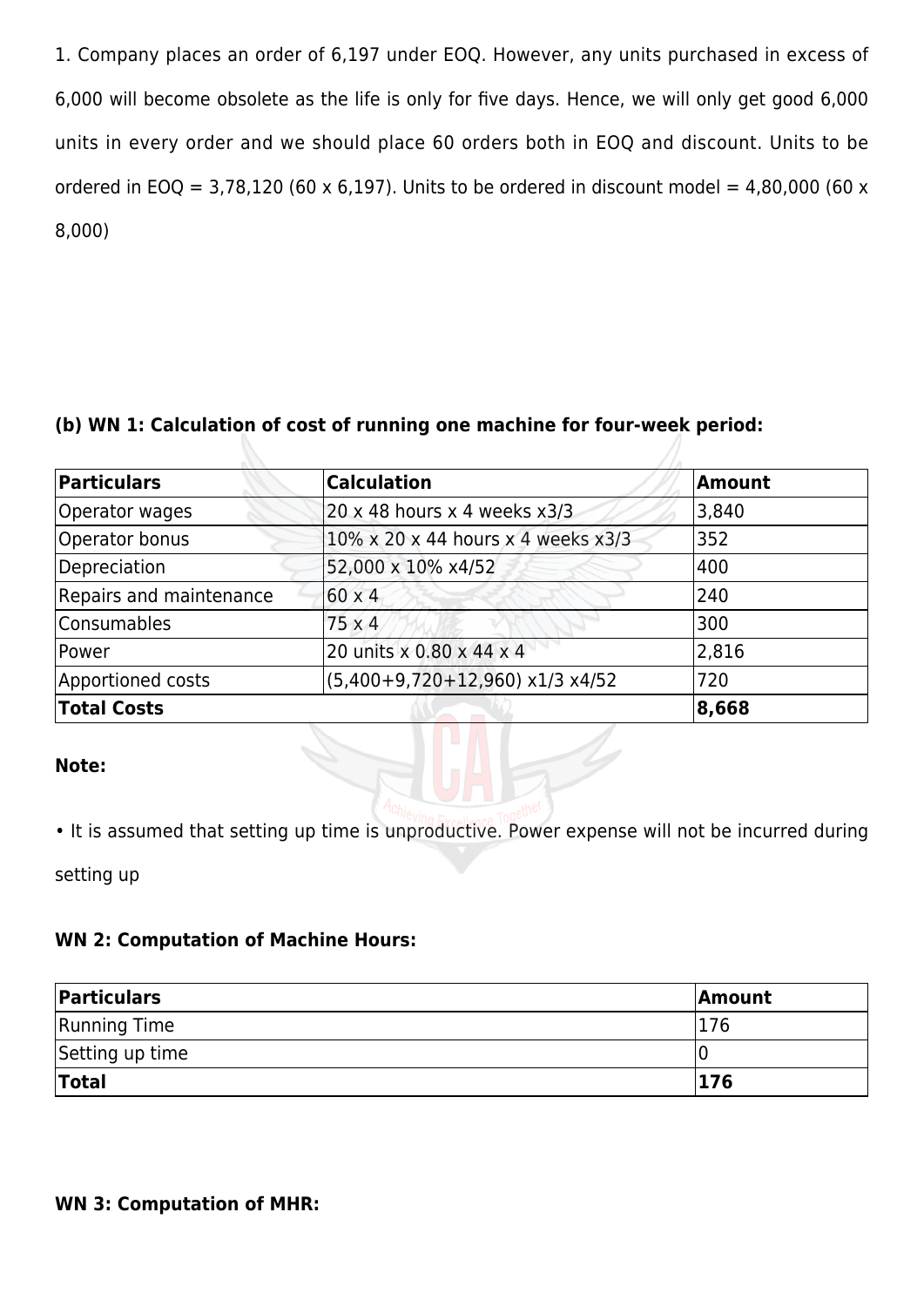| <b>Particulars</b>      | <b>Amount</b> |  |
|-------------------------|---------------|--|
| Budgeted cost (WN 1)    | 8,668         |  |
| Machine hours (WN 2)    | 1176          |  |
| <b>MHR (Cost/Hours)</b> | 49.25         |  |

#### **A-3 (a) Contract Account for the year ended 31st March ,2014**

| <b>Particulars</b>                             | $HP-1$    | $HP-2$    | <b>Particulars</b>            | $HP-1$    | $HP-2$    |
|------------------------------------------------|-----------|-----------|-------------------------------|-----------|-----------|
| To Opening WIP                                 | 7,80,000  | 2,80,000  | By material at site           | 47,000    | 52,000    |
| To Materials                                   | 6,20,000  | 8,10,000  | By Cost incurred till<br>date | 15,39,658 | 11,63,599 |
| To wages (incl<br>outstanding)                 | 97,000    | 70,400    |                               |           |           |
| To Plant hire (Cost/3<br>years)                | 24,000    | 19,000    |                               |           |           |
| To Depreciation (Note<br> 1)                   | 60,658    | 33,699    |                               |           |           |
| To Donation (Note 2)                           | 5,000     | 2,500     |                               |           |           |
| Total                                          | 15,86,658 | 12,15,599 | Total                         | 15,86,658 | 12,15,599 |
| To Cost incurred till<br>date                  | 15,39,658 | 11,63,599 | By Work certified             | 20,50,000 | 16,10,000 |
| To Costing P&L A/c<br>(Profit<br>for the year) | 7,00,342  | 5,86,401  | By work not<br>certified      | 1,90,000  | 1,40,000  |
| Total                                          | 22,40,000 | 17,50,000 | Total                         | 22,40,000 | 17,50,000 |

#### **Note:**

### **Note 1: Depreciation:**

• Plant at site has not been recorded in this question as the same plant is used for multiple contracts. Hence, we have directly computed depreciation

- **Depreciation for HP -1 = 8,20,000 x 15% x (180/365) = Rs.60,658**
- **Depreciation for HP -2 = 8,20,000 x 15% x (100/365) = Rs.33,699**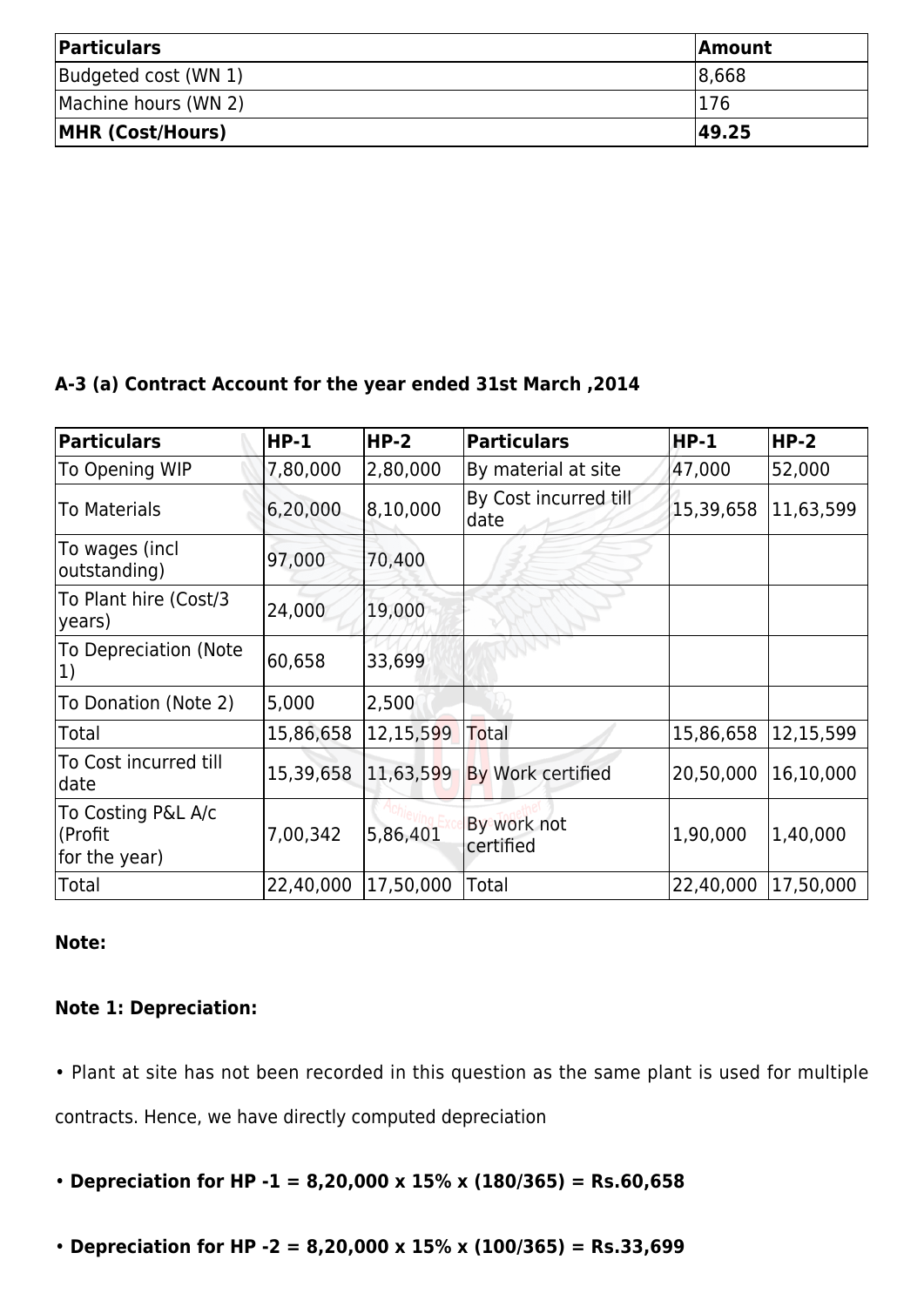#### **Note 2: Donation:**

• It is assumed that donation is exclusively related to contract and hence considered as part of contract cost. We can alternatively remove it from contract account and directly record in profit and loss account

#### **Note 3: Other items:**

• Land purchased, brokerage, registration fees cannot be charged to contract account as they are not exclusively related to contract.

#### **(b) WN 1: Input -output statement:**

| Particulars                 | <b>Process I</b> | <b>Process II</b>             | <b>Process III</b>            |
|-----------------------------|------------------|-------------------------------|-------------------------------|
| Opening stock               | O                |                               | O                             |
| Add: Input                  | 10,000           | 6,200<br>$(9,300 \times 2/3)$ | 2,700<br>$(5,400 \times 1/2)$ |
| <b>Total Input</b>          | 10,000           | 6,200                         | 2,700                         |
| Less: Closing stock         |                  |                               | O                             |
| <b>Processed Production</b> | 10,000           | 6,200                         | 2,700                         |
| Less: Normal loss           | $-500$           | $-930$                        | $-540$                        |
| <b>Expected Output</b>      | 9,500            | 5,270                         | 2,160                         |
| <b>Actual Output</b>        | 9,300            | 5,400                         | 2,100                         |
| Abnormal loss/gain          | 200<br>(Ab loss) | 130<br>(Ab gain)              | 60<br>(Ab loss)               |

#### **WN 2: Process I Account:**

| Particulars        | <b>Units</b> | <b>Amount</b> | <b>Particulars</b> | <b>Units</b> | <b>Amount</b> |
|--------------------|--------------|---------------|--------------------|--------------|---------------|
| To opening stock   |              |               | By Normal loss     | 500          | 1,000         |
| <b>To Material</b> | 10,000       | 10,00,000     | By Abnormal loss   | 200          | 22,000        |
| To Sundry material | 10,000       |               | By Sales A/c       | 3,100        | 3,72,000      |
| <b>To Labour</b>   | 30,000       |               | By Process II A/c  | 6,200        | 6,82,000      |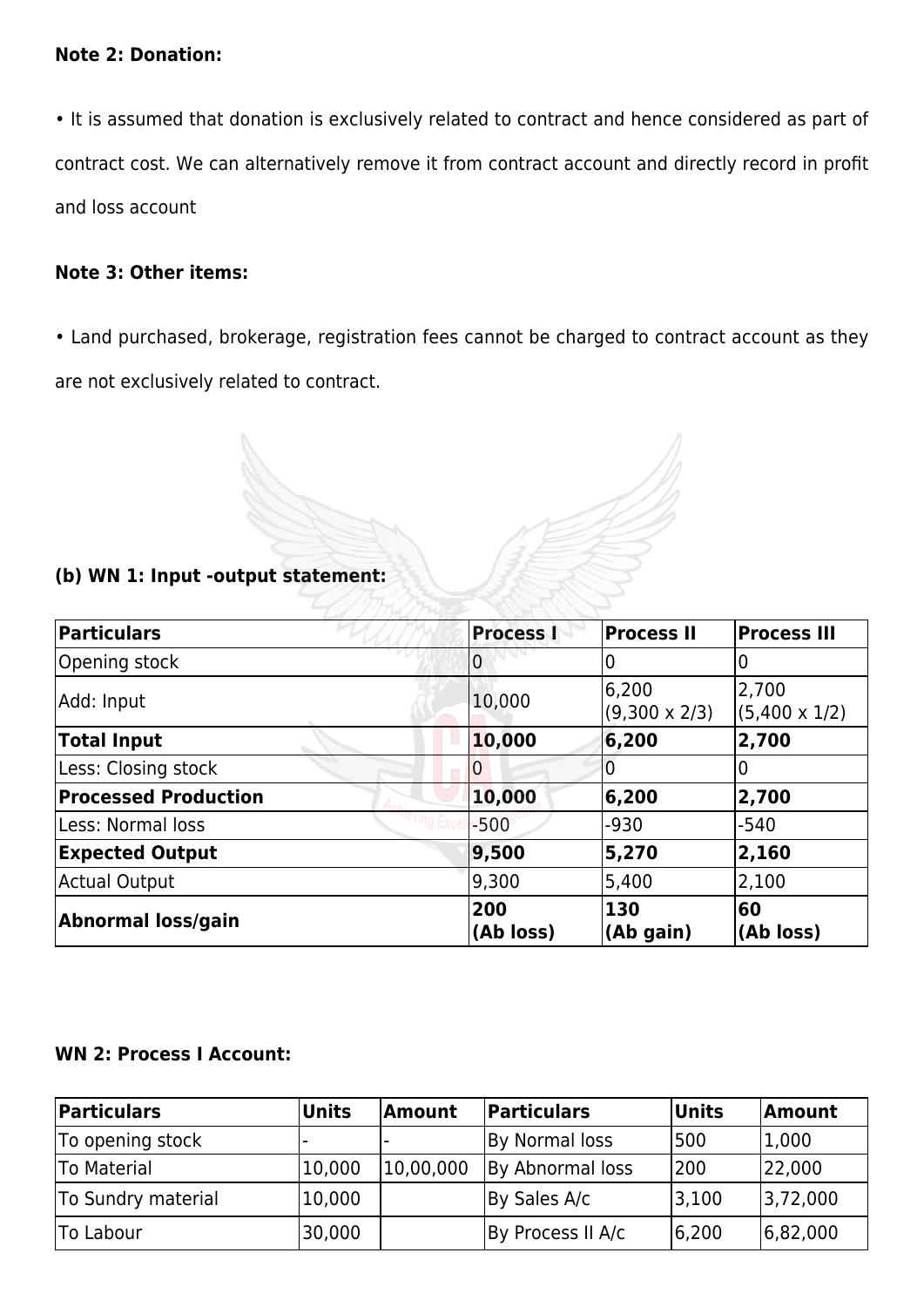| To Direct expenses                            | 16,000 |                        |        |           |
|-----------------------------------------------|--------|------------------------|--------|-----------|
| To Profit and Loss A/c<br>$(3,100 \times 10)$ | 31,000 |                        |        |           |
| <b>Total</b>                                  |        | 10,000 10,77,000 Total | 10,000 | 10,77,000 |

Cost per Good Unit = Debit side of Process Account excl abnormal gain - Sale Value of Normal

loss/Expected Output

Cost per Good Unit = 10,46,000 - 1,000/9,500 = ??? ??? ????

#### **WN 3: Process II Account:**

| Particulars                                   | <b>Units</b> | Amount   | Particulars        | Units | Amount   |
|-----------------------------------------------|--------------|----------|--------------------|-------|----------|
| To Opening stock                              |              |          | By Normal loss     | 930   | 4,650    |
| To Process I A/c                              | 6,200        | 6,82,000 | By Sales           | 2,700 | 4,45,500 |
| To Sundry materials                           |              | 15,000   | By Process III A/c | 2,700 | 4,05,000 |
| lTo Labour                                    |              | 80,000   |                    |       |          |
| To Direct expenses                            |              | 18,150   |                    |       |          |
| To Abnormal gain                              | 130          | 19,500   |                    |       |          |
| To Profit and Loss A/c<br>$(2,700 \times 15)$ |              | 40,500   |                    |       |          |
| Total                                         | 6,330        | 8,55,150 |                    | 6,330 | 8,55,150 |

#### **Note:**

Cost per Good Unit = Debit side of Process Account excl abnormal gain - Sale Value of Normal

loss/Expected Output

Cost per Good Unit = 7,95,150 - 4,650 / 5,270 = ??? ??? ????

#### **WN 4: Process III Account:**

| Particulars         | <b>Units</b> | Amount   | Particulars      | Units | <b>Amount</b> |
|---------------------|--------------|----------|------------------|-------|---------------|
| To Opening stock    |              |          | By Normal loss   | 540   | 5,400         |
| To Process II A/c   | 2,700        | 4,05,000 | By Abnormal loss | 60    | 13,800        |
| To Sundry materials |              | 5,000    | By Sales         | 2,100 | 5,25,000      |
| To Labour           |              | 65,000   |                  |       |               |
| To Direct expenses  |              | 27,200   |                  |       |               |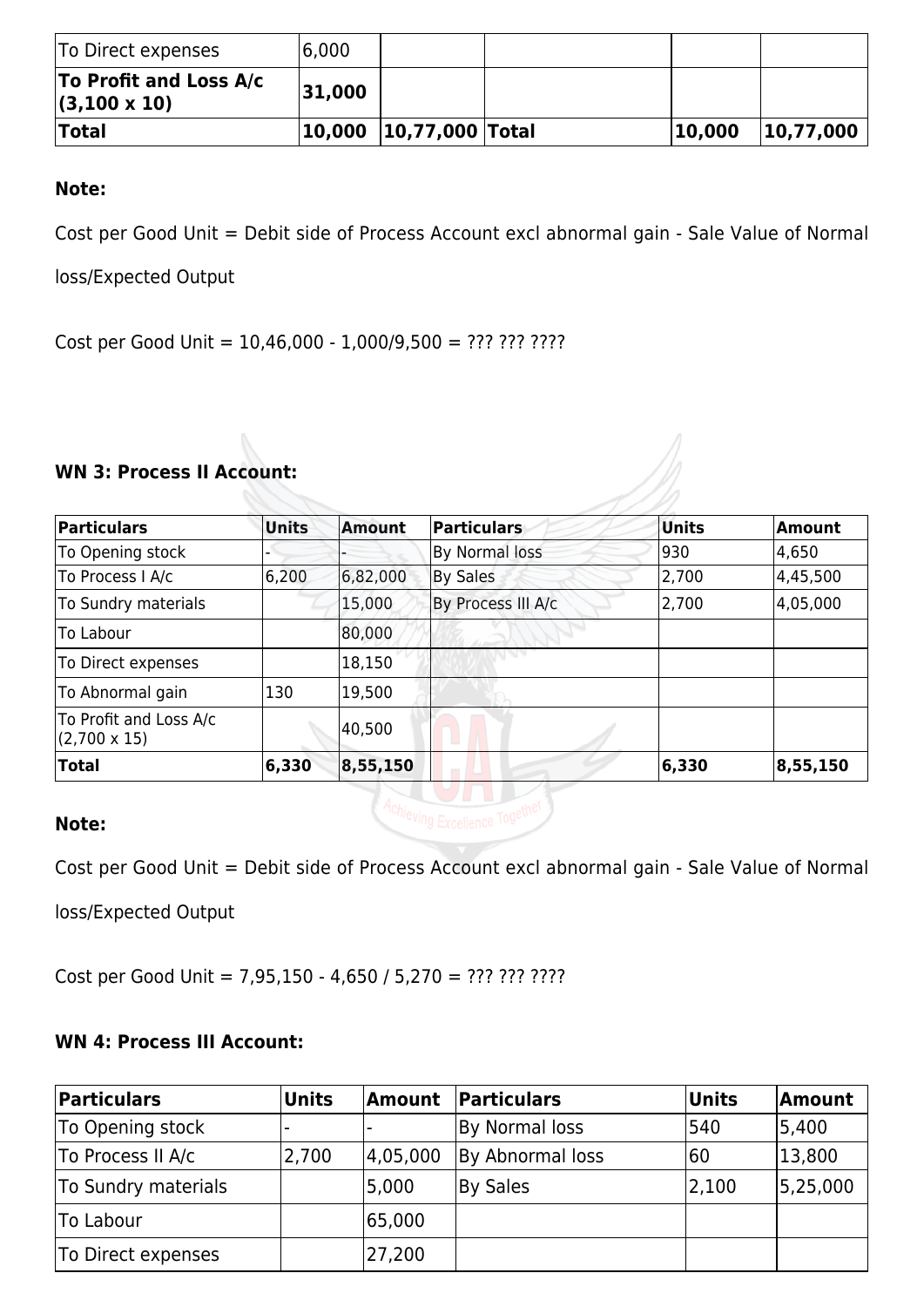| To Profit and Loss A/c<br>$(2,100 \times 20)$ |       | 42,000     |       |            |
|-----------------------------------------------|-------|------------|-------|------------|
| <b>Total</b>                                  | 2,700 | 5, 44, 200 | 2,700 | 5, 44, 200 |

Cost per Good Unit = Debit side of Process Account excl abnormal gain - Sale Value of Normal

loss/ Expected Output

Cost per Good Unit = 5,02,200 - 5,400 /2,160 = ??? ??? ????

#### **WN 5: Profit and Loss Account:**

| Particulars                                      | <b>Amount</b> | Particulars                               | Amount   |
|--------------------------------------------------|---------------|-------------------------------------------|----------|
| To Management expenses                           | 80,000        | By Process   A/c                          | 31,000   |
| To Selling expenses                              | 50,000        | By Process II A/c                         | 40,500   |
| To Abnormal loss $(200 \times (110 - 2))$ 21,600 |               | By Process III A/c                        | 42,000   |
| To Abnormal loss (60 x (230 - 10)) 13,200        |               | By Abnormal gain (130 x (150 - 5)) 18,850 |          |
|                                                  |               | By Loss for the year                      | 32,450   |
| <b>Total</b>                                     | 1,64,800      | Total                                     | 1,64,800 |



### **A-4 (a) WN 1: Operating cost statement for travel package (Delhi – Jaipur – Agra –**

#### **Delhi):**

| Particulars                            | <b>Calculation</b> | <b>Amount</b> |
|----------------------------------------|--------------------|---------------|
| <b>Fixed cost or standing charges:</b> |                    |               |
| Driver salary                          | 12,000 x 3/30      | 1,200.00      |
| Other setup and office cost            | 2,400 x 3/30       | 240.00        |
| <b>Total Fixed Cost (A)</b>            |                    | 1,440.00      |
| Variable cost or running charges       |                    |               |
| Fuel cost for Delhi to Jaipur          | 274 x 54/16        | 924.75        |
| Fuel cost for Jaipur to Agra           | 238 x 56/16        | 833.00        |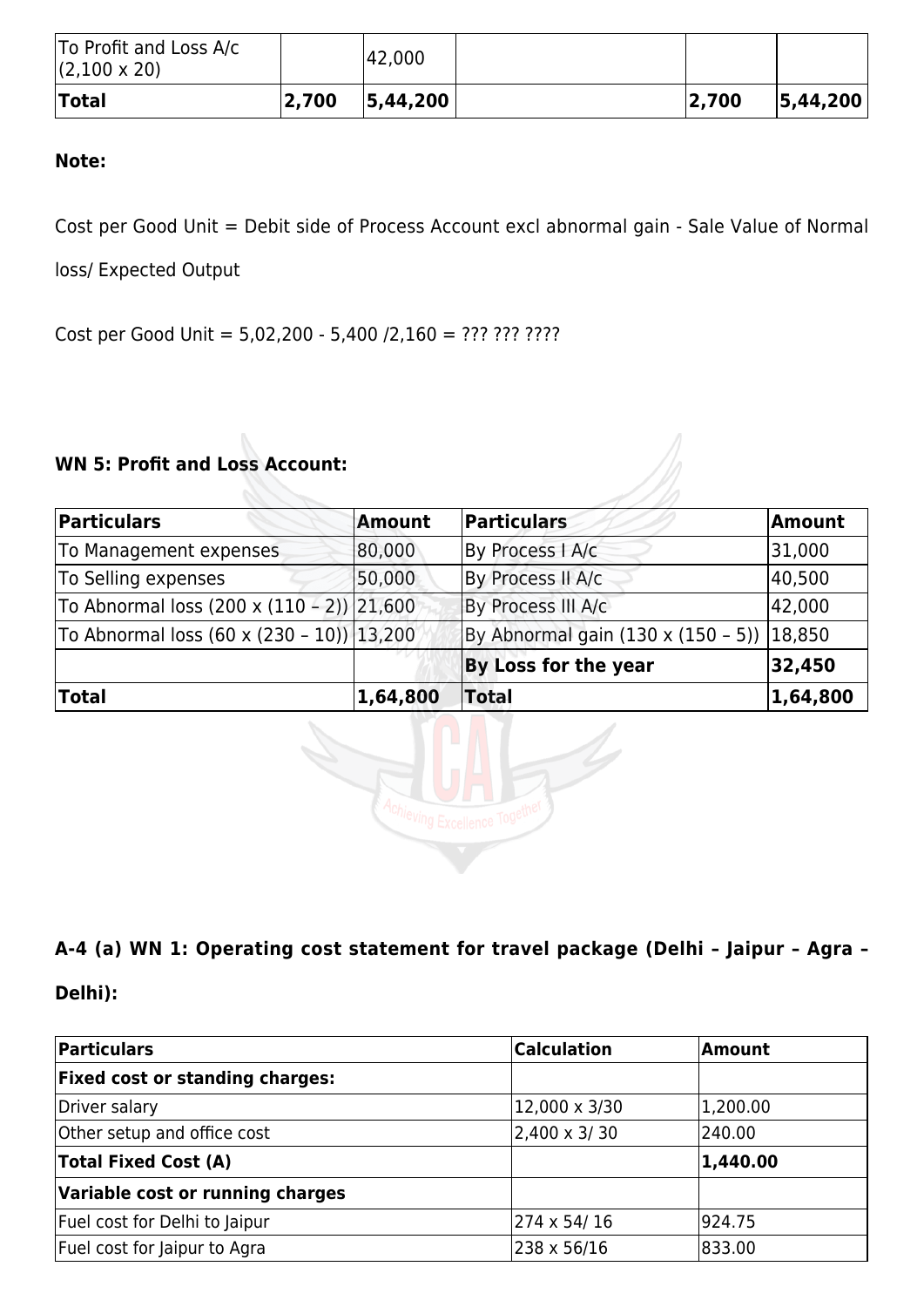| Fuel cost for Agra to Delhi                   | 242 x 58/16                 | 877.25   |
|-----------------------------------------------|-----------------------------|----------|
| Depreciation                                  | 12,00,000/24,00,000<br>x754 | 377.00   |
| Servicing cost                                | 30,000/50,000 x 754         | 452.40   |
| Meal allowance (Note)                         | $50 \times 3$               | 150.00   |
| <b>Total Variable Cost (B)</b>                |                             | 3,614.40 |
| Semi-variable cost or maintenance charges (C) |                             | 0.00     |
| Total cost $(A+B+C)$ (75)                     |                             | 5,054.40 |
| Profit (25)                                   | 5054.40 x (25/75)           | 1,684.80 |
| Net takings (100)                             |                             | 6,739.20 |
| GST @ 18%                                     |                             | 1,213.06 |
| <b>Total Takings (118)</b>                    |                             | 7,952.26 |

• It is assumed that meal allowance of Rs.50 is payable for every completed 200 kms. Hence

the

meal allowance for 754 kms is Rs.150.

### **(b) WN 1: Computation of Material Variances:**

### **Computation table:**

| <b>Material</b> | $ SP \times SQ$      | <b>SP x RSQ</b>     | $SP \times AQ$        | <b>AP x AQ</b>        |
|-----------------|----------------------|---------------------|-----------------------|-----------------------|
| ١A              | $1,000 \times 3,000$ | Not required        | $ 1,000 \times 3,400$ | $ 1,100 \times 3,400$ |
| lВ              | 800 x 2,400          | Not required        | 800 x 2,300           | 700 x 2,300           |
| IС              | $ 4,000 \times 500 $ | Not required        | $ 4,000 \times 600 $  | $ 3,900 \times 600 $  |
| ID              | 30,000 x 100         | Not required        | 30,000 x 90           | $ 31,500 \times 90$   |
| <b>Total</b>    | 99,20,000            | <b>Not required</b> | 1,03,40,000           | 1,05,25,000           |

#### **Computation of variances:**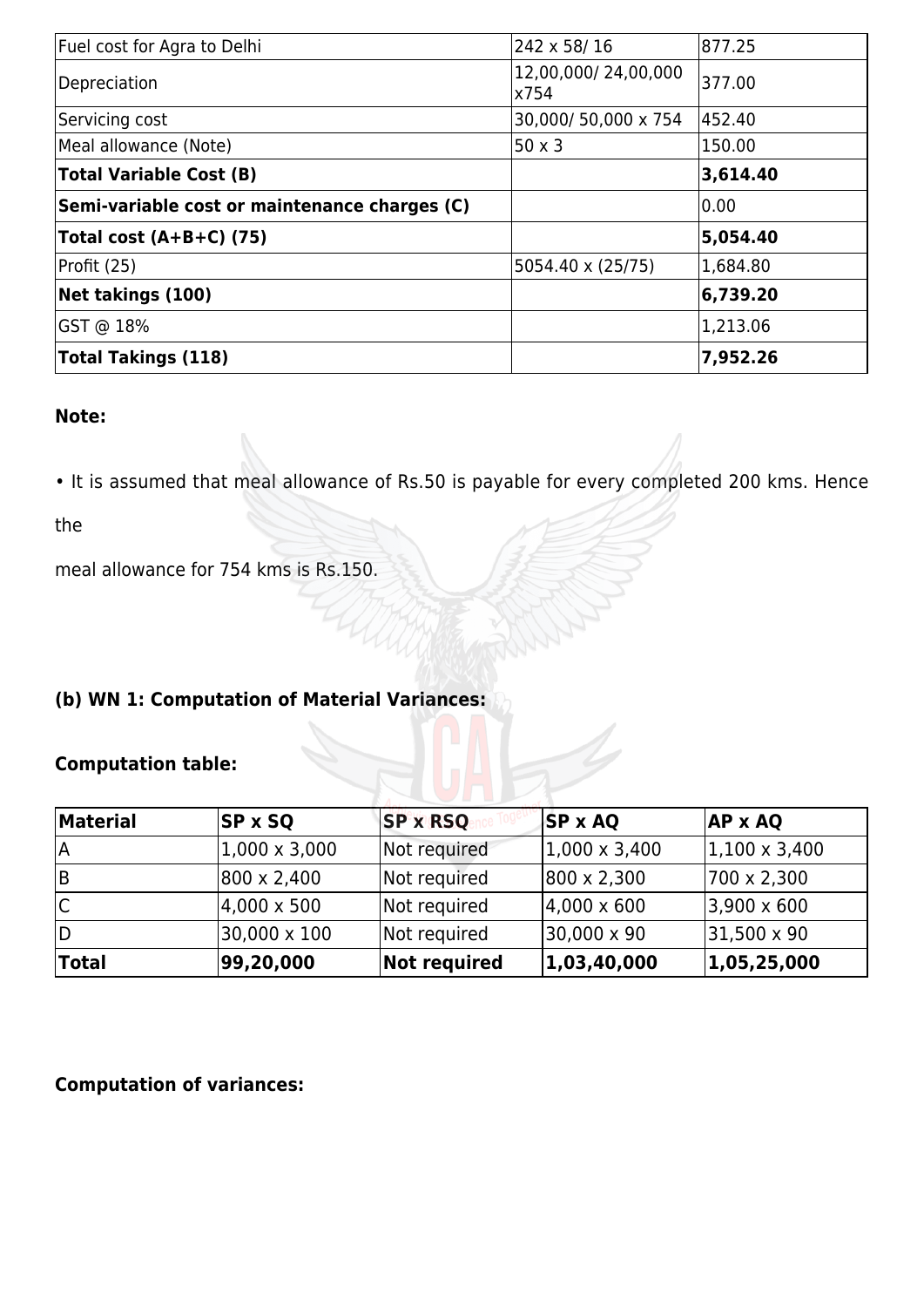

#### **WN 2: Computation of Labour Variances:**

#### **Computation table:**

| Labour       | <b>ISR x SH</b> | <b>ISR x RSH</b> | $ SR \times AH$             | $AR \times AH$       |
|--------------|-----------------|------------------|-----------------------------|----------------------|
| IL1          | 15 x 60,000     | Not required     | $ 15 \times 56,000 $        | $ 18 \times 56,000 $ |
|              | 30 x 40,000     | Not required     | $ 30 \times 38,000 \rangle$ | 35 x 38,000          |
| <b>Total</b> | 21,00,000       | Not required     | 19,80,000                   | 23,38,000            |

#### **Computation of variances:**



#### **A-5 (a) Marginal costing statement: (in lacs)**

| <b>Particulars</b>  | <b>Original</b> |                                          | <b>Scenario (iii)</b> |                                          |  |
|---------------------|-----------------|------------------------------------------|-----------------------|------------------------------------------|--|
|                     | Per unit        | <b>Total</b><br>$(50,000 \text{ units})$ | <b>Per unit</b>       | <b>Total</b><br>$(45,000 \text{ units})$ |  |
| Sales               | 3,400           | 1,700                                    | 3,910                 | 1,759.50                                 |  |
| Less: Variable cost | (1.400)         | (700)                                    | (1,400)               | (630.00)                                 |  |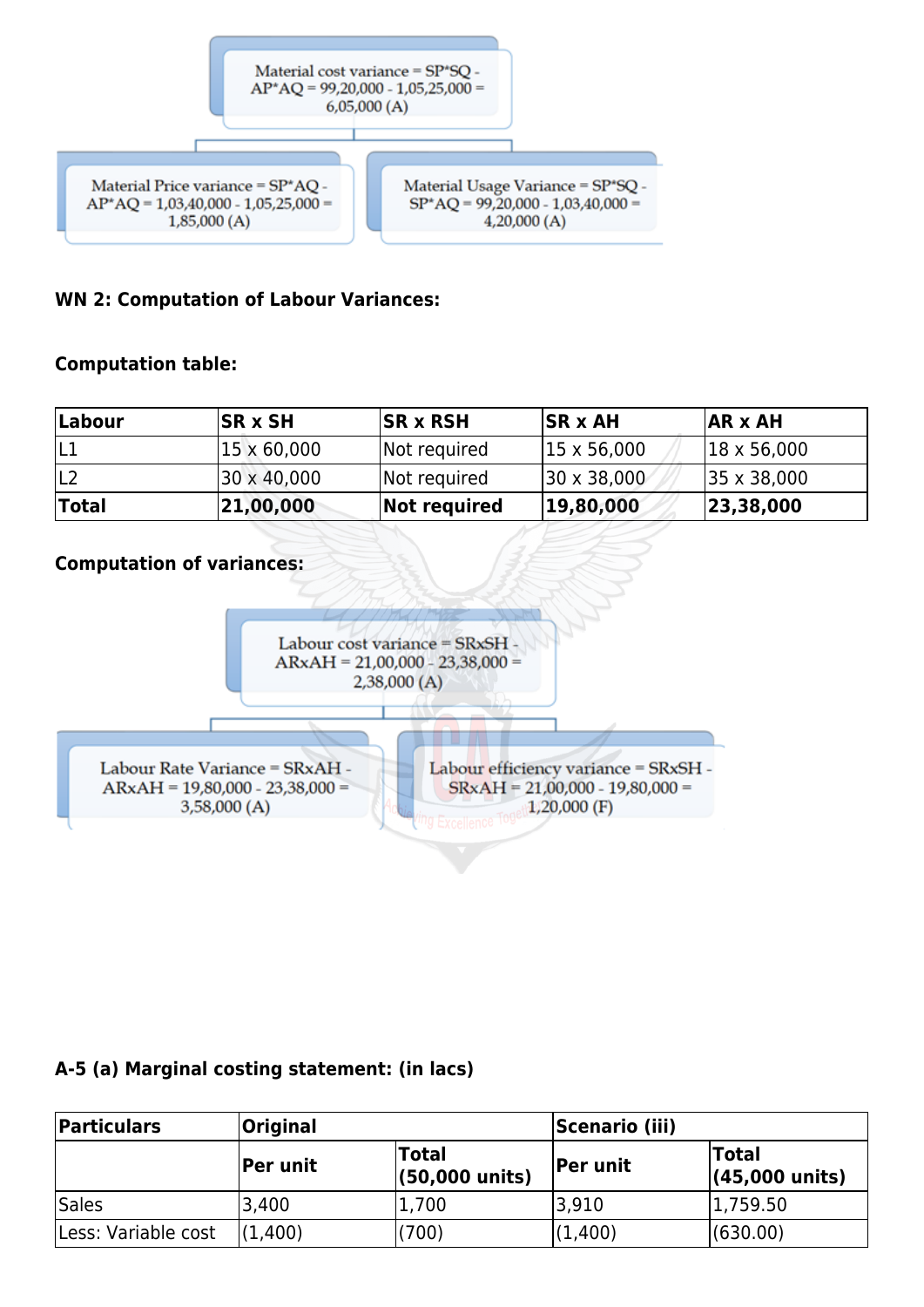| <b>Contribution</b> | 2,000 | '1000 | 2,510 | 1,129.50 |
|---------------------|-------|-------|-------|----------|
| lLess: Fixed cost   |       | (850) |       | (850)    |
| Profit              |       | 150   |       | 279.50   |

| <b>BEP</b> in units                                       | Fixed cost / Contribution per unit $=$<br>850 lacs/ 2,000                            | 42,500 units  |
|-----------------------------------------------------------|--------------------------------------------------------------------------------------|---------------|
| <b>BEP</b> in Rupees                                      | BEP in units $x SP = 42,500$ units $x 3,400$                                         | Rs.1,445 lacs |
| Units to get target profit                                | Desired profit + Fixed cost / Contribution per<br>$ $ unit = 350 + 850 /2,000        | 60,000 units  |
| Units to achieve target profit<br>$\vert$ (at revised SP) | Desired profit + Fixed cost / Contribution per<br>$ $ unit = 350 + 765/3,910 - 1,288 | 42,525 units  |

### **(b) WN 1: Analysis of current position:**

| <b>Particulars</b>               | <b>Product A</b> | <b>Product B</b> | <b>Total</b> |
|----------------------------------|------------------|------------------|--------------|
| Units sold                       | 2,00,000         | 1,00,000         |              |
| <b>Sales</b>                     | 4,00,000         | 3,50,000         | 7,50,000     |
| Less: Direct Material            | (1,00,000)       | (75,000)         | (1,75,000)   |
| Less: Direct wages               | (50,000)         | (50,000)         | (1,00,000)   |
| Less: Variable factory overheads | (50,000)         | (50,000)         | (1,00,000)   |
| Less: Other variable costs       | (50,000)         | (30,000)         | (80,000)     |
| <b>Contribution</b>              | 1,50,000         | 1,45,000         | 2,95,000     |
| Less: Fixed factory cost         |                  |                  | (1,00,000)   |
| Less: Other fixed cost           |                  |                  | (80,000)     |
| <b>Profit</b>                    |                  |                  | 1,15,000     |

### **Note:**

• Variable factory overheads are recovered as percentage of direct wages. Overall variable

factory overheads is Rs.1,00,000 and Direct wages is Rs.1,00,000. Hence OAR would be 100

percent of wages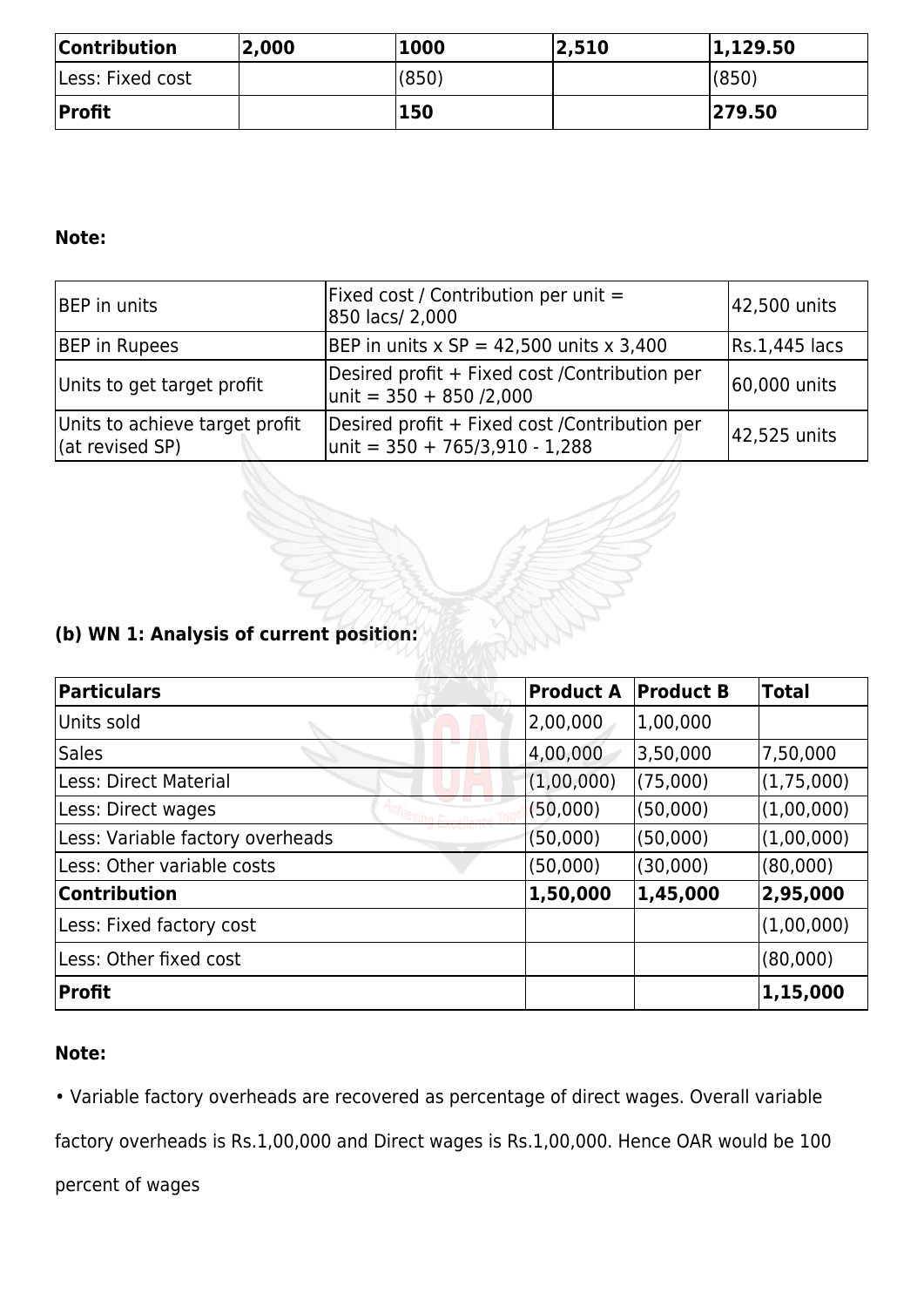#### **WN 2: Revised budget statement:**

| <b>Particulars</b>               | <b>Product A</b> | <b>Product B</b> | <b>Product C</b> | <b>Total</b> |
|----------------------------------|------------------|------------------|------------------|--------------|
| Units sold                       | 1,50,000         | 50,000           | 2,00,000         |              |
| <b>Sales</b>                     | 3,00,000         | 1,75,000         | 3,50,000         | 8,25,000     |
| Less: Direct Material            | (75,000)         | (37, 500)        | (80,000)         | (1, 92, 500) |
| Less: Direct wages               | (37, 500)        | (25,000)         | (50,000)         | (1, 12, 500) |
| Less: Variable factory overheads | (37, 500)        | (25,000)         | (50,000)         | (1, 12, 500) |
| Less: Other variable costs       | (37, 500)        | (15,000)         | (50,000)         | (1,02,500)   |
| <b>Contribution</b>              | 1,12,500         | 72,500           | 1,20,000         | 3,05,000     |
| Less: Fixed factory cost         |                  |                  |                  | (1,00,000)   |
| Less: Other fixed cost           |                  |                  |                  | (80,000)     |
| <b>Profit</b>                    |                  |                  |                  | 1,25,000     |

#### **Comments:**

• Introduction of Product C is likely to increase profits by Rs.10,000. Therefore, introduction of

Product C is recommended.



**A- 6 (a)** a. Imputed Cost

b. Opportunity cost

c. Shut down cost

d. Product Cost

**(b)** Accounting treatment of idle time wages & overtime wages in cost accounts: Normal idle time is treated as a part of the cost of production. Thus, in the case of direct workers, an allowance for normal idle time is built into the labour cost rates. In the case of indirect workers,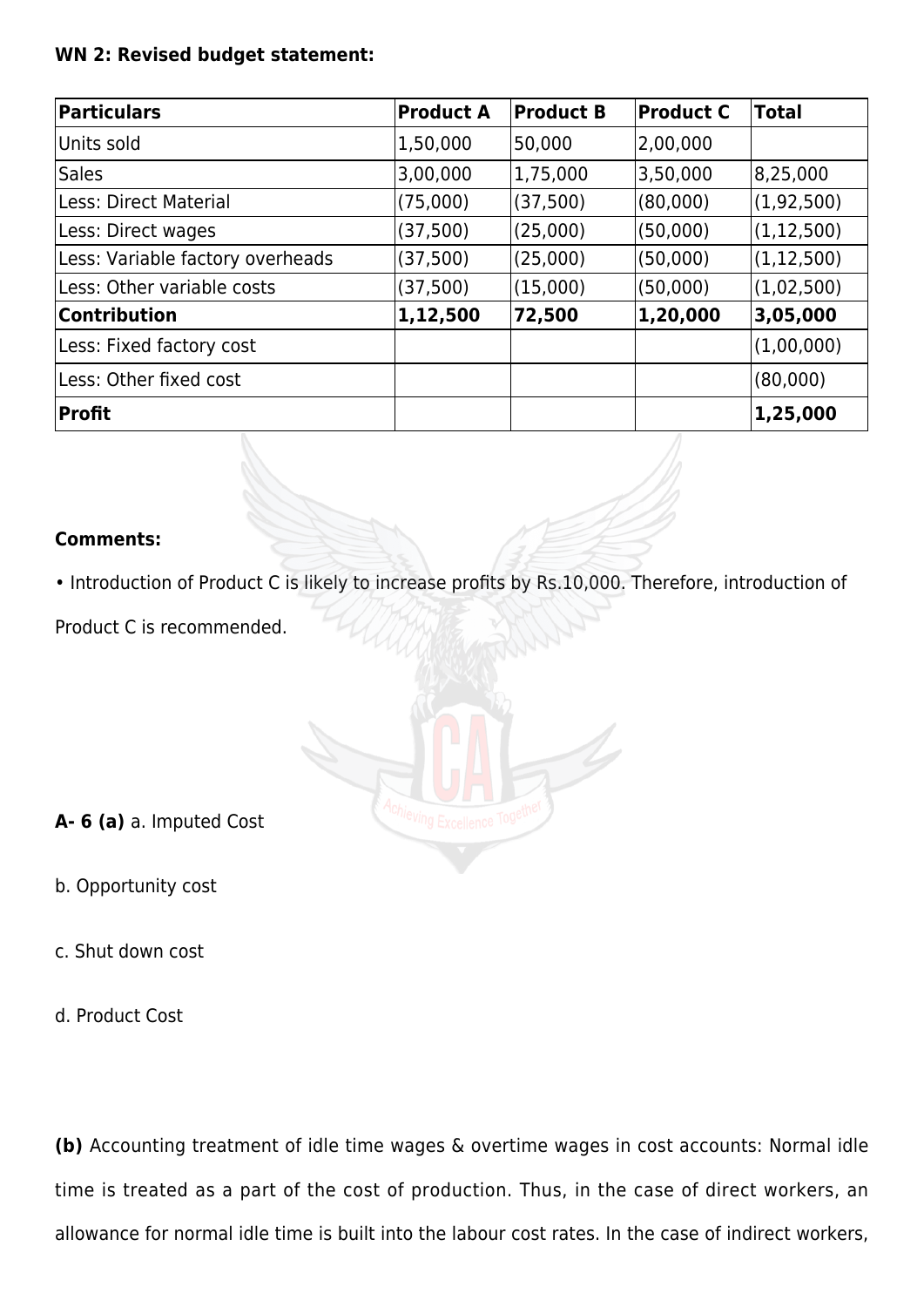normal idle time is spread over all the products or jobs through the process of absorption of factory overheads.

#### **Under Cost Accounting, the overtime premium is treated as follows:**

If overtime is resorted to at the desire of the customer, then the overtime premium may be charged to the job directly. If overtime is required to cope with general production program or for meeting urgent orders, the overtime premium should be treated as overhead cost of particular department or cost center which works overtime. Overtime worked on account of abnormal conditions should be charged to costing Profit & Loss Account. If overtime is worked in a department due to the fault of another department, the overtime premium should be charged to the latter department.

**(c) Inventory Control:** The Chartered Institute of Management Accountants (CIMA) defines Inventory Control as "The function of ensuring that sufficient goods are retained in stock to meet all requirements without carrying unnecessarily large stocks.

"The objective of inventory control is to make a balance between sufficient stock and overstock. The stock maintained should be sufficient to meet the production requirements so that uninterrupted production flow can be maintained. Insufficient stock not only pause the production but also cause a loss of revenue and goodwill. On the other hand, Inventory requires some funds for purchase, storage, maintenance of materials with a risk of obsolescence, pilferage etc. A trade-off between Stock-out and Over-stocking is required. The management may employ various methods of Inventory control to have a balance. Management may adopt the following basis for Inventory control: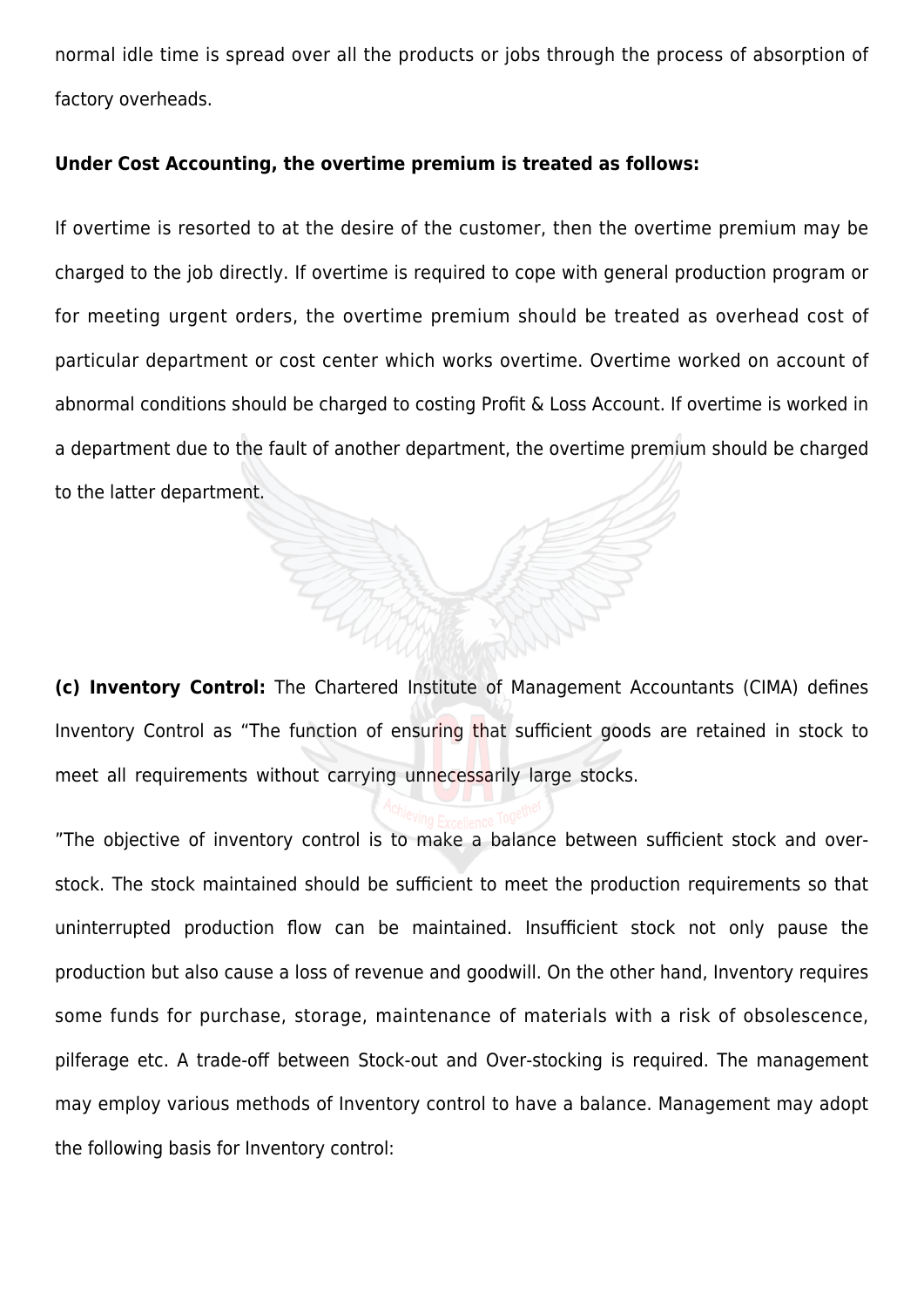**(d) Zero-based Budgeting:** (ZBB) is an emergent form of budgeting which arises to overcome the limitations of incremental (traditional) budgeting system. Zero-based Budgeting (ZBB) is defined as 'a method of budgeting which requires each cost element to be specifically justified, although the activities to which the budget relates are being undertaken for the first time, without approval, the budget allowance is zero'.

ZBB is an activity based budgeting system where budgets are prepared for each activities rather than functional department. Justification in the form of cost benefits for the activity is required to be given. The activities are then evaluated and prioritized by the management on the basis of factors like synchronisation with organisational objectives, availability of funds, regulatory requirement etc. ZBB is suitable for both corporate and non-corporate entities. In case of non-corporate entities like Government department, local bodies, not for profit organisations, where these entities need to justify the benefits of expenditures on social programmes like mid-day meal, installation of street lights, provision of drinking water etc.

#### **ZBB involves the following stages:**

(i) Identification and description of Decision packages

- (ii) Evaluation of Decision packages
- (iii) Ranking (Prioritisation) of the Decision packages

(iv) Allocation of resources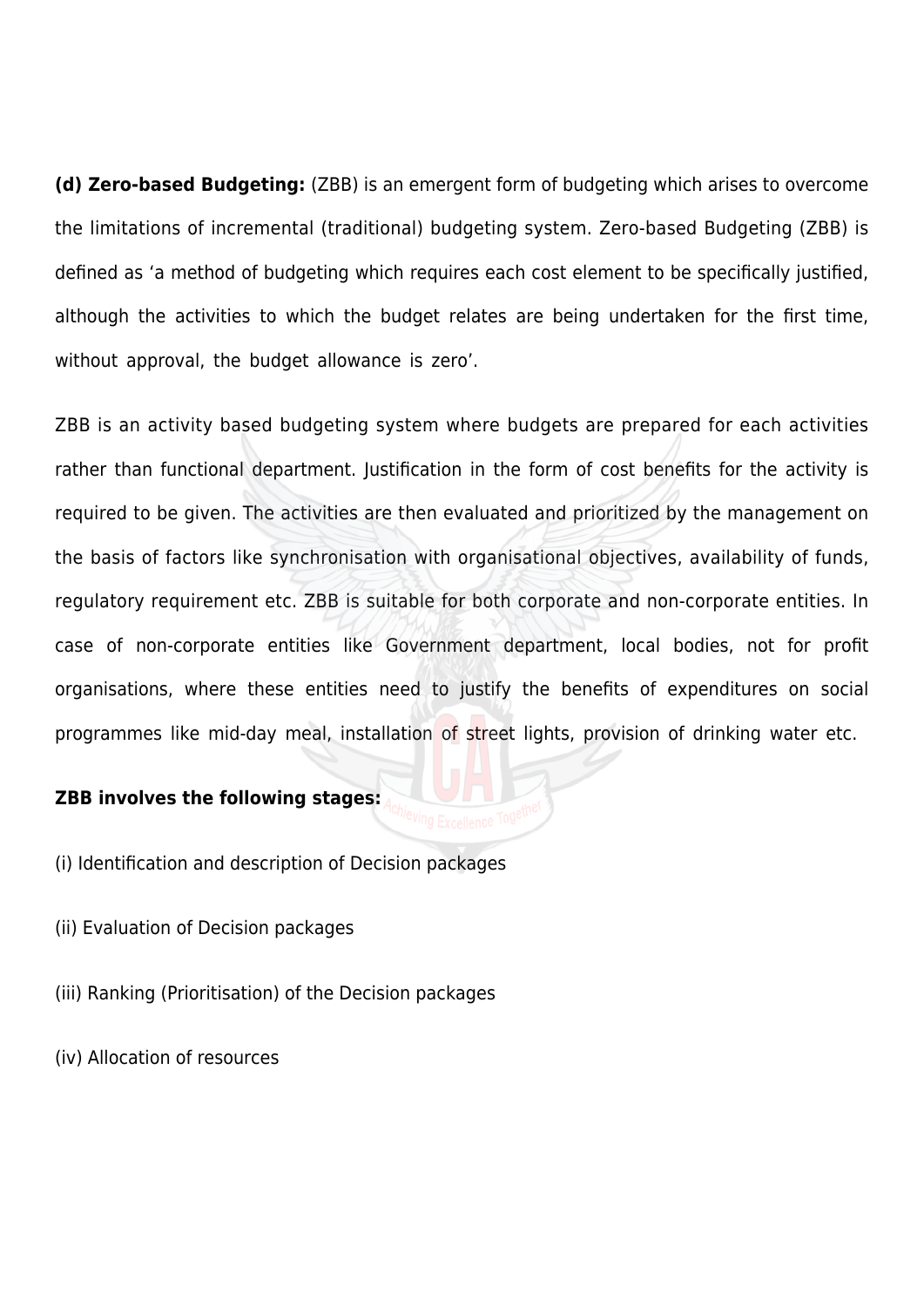**(e)** By-product cost can be dealt in cost accounting in the following ways:

**(i) When they are of small total value:** When the by-products are of small total value, the amount realised from their sale may be dealt in any one the following two ways:

1. The sales value of the by-products may be credited to the Costing Profit and Loss Account and no credit be given in the Cost Accounts. The credit to the Costing Profit and Loss Account here is treated either as miscellaneous income or as additional sales revenue.

2. The sale proceeds of the by-product may be treated as deductions from the total costs. The sale proceeds in fact should be deducted either from the production cost or from the cost of sales.

**(ii) When the by-products are of considerable total value:** Where by-products are of considerable total value, they may be regarded as joint products rather than as by-products. To determine exact cost of by-products the costs incurred upto the point of separation, should be apportioned over by-products and joint products by using a logical basis. In this case, the joint costs may be divided over joint products and by-products by using relative market values; physical output method (at the point of split off) or ultimate selling prices (if sold).

**(iii) Where they require further processing:** In this case, the net realisable value of the byproduct at the split-off point may be arrived at by subtracting the further processing cost from the realisable value of by-products. If total sales value of by-products at split-off point is small, it may be treated as per the provisions discussed above under (i). In the contrary case, the amount realised from the sale of by-products will be considerable and thus it may be treated as discussed under (ii).